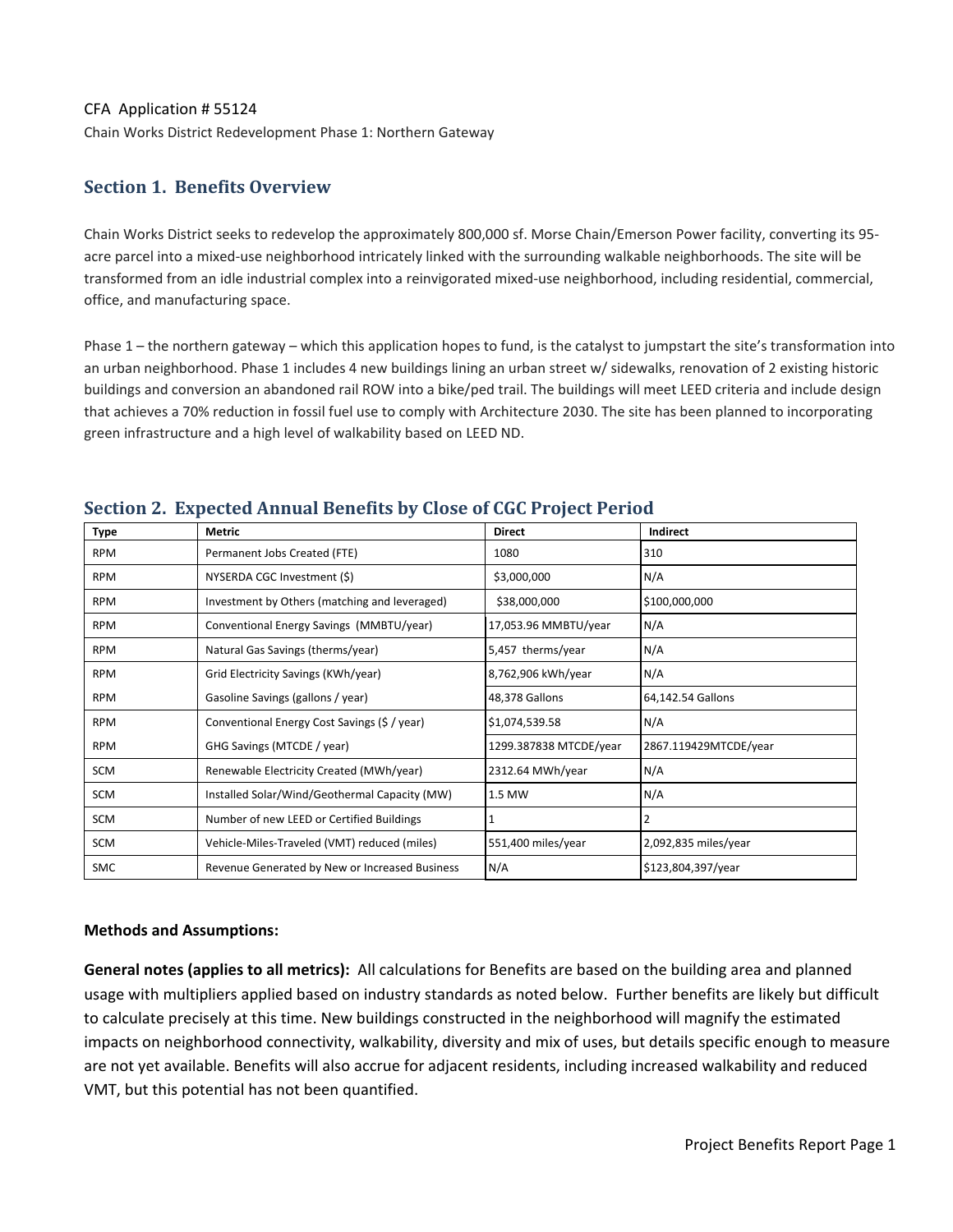**Permanent Jobs Created**: Conservative estimate based on analysis of space consumption nationally and building area to be rehabilitated; the number of employees per unit of nonresidential space tends not to vary much by location (Nelson 2004). Assumes project is fully leased and creates 1 job per 280 sq. ft. of gross Office area and 550 sq. ft. of gross Manufacturing area. Construction and indirect job impacts are calculated using a Three Rivers Model and multipliers for total output, total earnings and total employment for Construction of 2.339, 0.7593 and 19.3875 and for Professional Sector (Office Space) of 2.0506, 0.7903 and 17.6334 respectively. Direct jobs = construction + employees. Indirect = result of jobs created due to multiplier on employee based total demand. (Bureau of Economic Analysis RIMS II)

Nelson, A. C. (2004). *Planner's estimating guide: Projecting land‐use and facility needs.* Chicago: Planners Press, American Planning Association.

**Conventional Energy Savings (MMBTU/year)**: Estimate based on U.S. EPA's Energy Star–Target Finder data collected by nationally representative surveys, such as DOE's Commercial Buildings Energy Consumption Survey (CBECS). The design goal is to reduce energy use over regional average (assumes conventional energy to be natural gas and grid electricity) for building type by 70% (Architecture 2030<sup>1</sup>) and consumption per finished square foot (the baseline used is 98,000BTU/sq. ft. based on the 2003 U.S. EIA Middle Atlantic Commercial Building Survey, the most recent available.).<sup>2</sup>

Natural Gas Savings (therms/year): Assumption: natural gas represents 32% of total annual MMBTU;<sup>3</sup>, See above for total energy use estimate.

**Grid Electricity Savings (KWh/year):** Assumption: Electricity represents 68% of total MMBTU.**<sup>4</sup>**

**Gasoline Savings (gallons / year):** Gallons saved are based on VMT reduction per capita multiplied by new resident estimate. Assumptions:. Average 2013 fuel efficiency ‐ 23.5 MPG ‐ US EIA. See VMT calculation.

**Conventional Energy Cost Savings (\$ / year):** Estimated Grid Electricity and Natural Gas savings multiplied by average 2013 price (\$0.1029/kWh and \$12.66/ 1,000 cu. ft., respectively).

**GHG Savings (MTCDE / year):** Based on estimated electricity, natural gas savings from buildings and gasoline savings from VMT reduction. MTCDE calculations based on EPA's Pollution Prevention Program's Greenhouse Gas Calculator and NYSERDA conversion factor for grid electricity.

**Renewable Electricity Created (MWh/year):** Assumptions: Annual average of 5 hours usable sun per day. See Installed Solar Capacity.

**Installed Solar/Wind/Geothermal Capacity (MW):** Assumptions: Half of all roof area is covered in solar panels, generating 8W per sq. ft. (the low range of industry estimate of 8‐10W per sq. ft.).

<sup>1</sup> Architecture 2030., & 2030 Inc. (2008). *Meeting the 2030 challenge through building codes*. S.l.: 2030 Inc., Architecture 2030. Retrieved from: http://www.architecture2030.org/files/2030Challenge\_Codes\_WP.pdf

<sup>2</sup> 2003 U.S. EIA Middle Atlantic Commercial Building Survey. http://www.eia.doe.gov/emeu/cbecs/2003sample.html  $3$  Ibid

 $4$  Ibid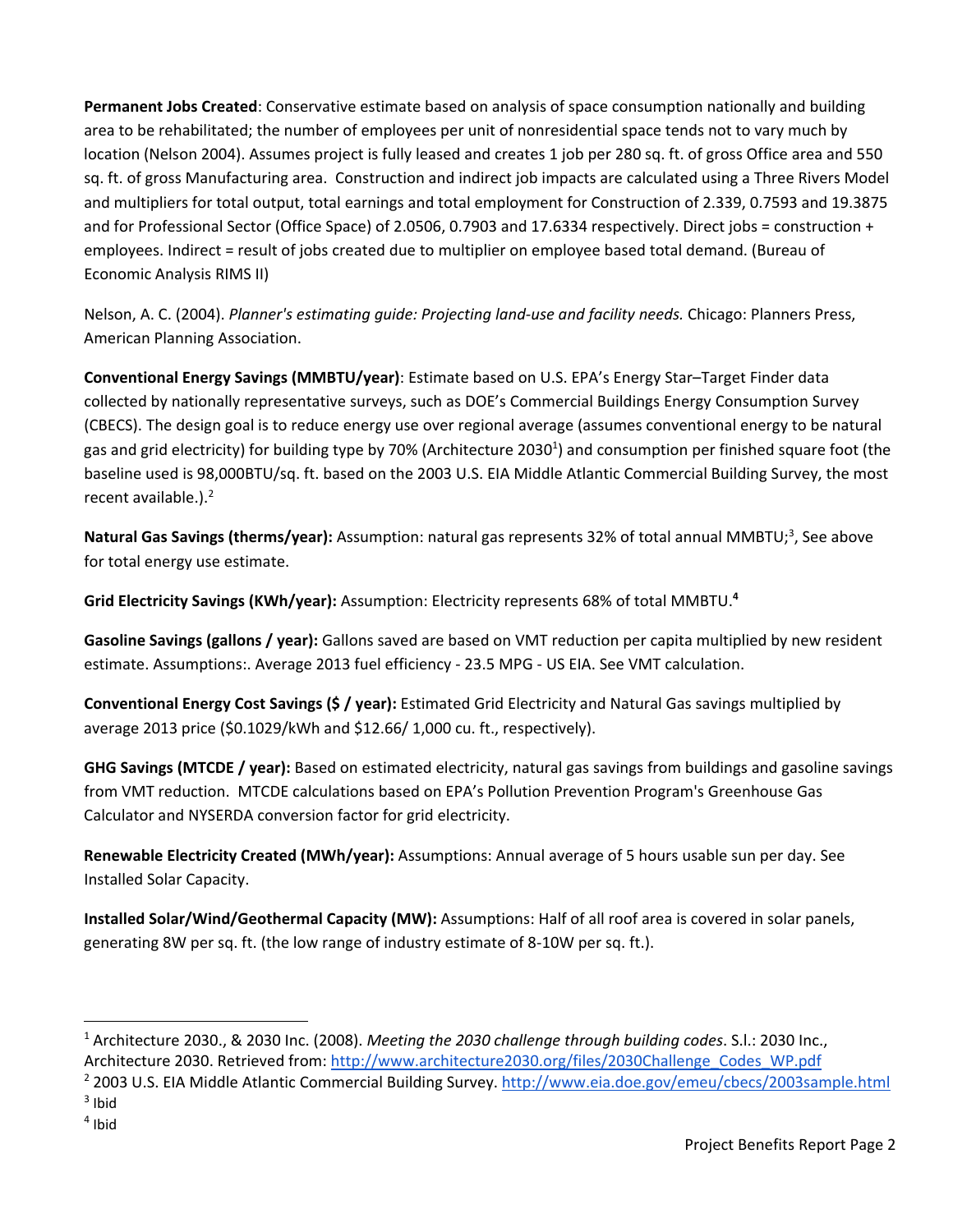**Number of new LEED or Certified Buildings:** All buildings will use LEED guidelines, at least 1 building will be Certified. The entire Chain Works District masterplan is currently pursuing LEED‐ND Plan Certification. The publicity from the high level of integrated green features is expected to catalyze at least one other LEED project during the funding period and lead to greater market transformation in the future.

**Vehicle‐Miles‐Traveled (VMT) reduced (miles):** Assumes residential count based on 1.5 residents per 1000 Gross sq. ft. residential space. Neighborhood form results in 30% VMT reduction from county average VMT (*Growing Cooler, Ewing, et al*.)*,* shows a 30% reduction in VMT and GHG emissions in walkable neighborhoods). Indirect impacts are based on employees and nearby residents having additional walkable amenities.

(County VMT \* ⅓) \* New population

**Revenue Generated by New Business (\$/year):** Calculated based on the total potential demand induced by employment in areas that will be built out under Phase 1. Using Three Rivers Model and locally appropriate multipliers for professional jobs.

## **Section 3. Potential for Future and/or Long Term Transformational Benefits**

| <b>Type</b> | <b>Metric</b>                                     | by 5 years   | by 15 Years    | by 30 Years    |
|-------------|---------------------------------------------------|--------------|----------------|----------------|
| <b>RPM</b>  | Permanent Jobs Created (FTE)                      | 1,573        | 1,961          | 2,114          |
| <b>RPM</b>  | NYSERDA CGC Investment (\$)                       | \$3,000,000  | \$3,000,000    | \$3,000,000    |
| <b>RPM</b>  | Investment by Others (matching and leveraged)     | \$38,000,000 | \$100,000,000  | \$200,000,000  |
| <b>RPM</b>  | Conventional Energy Savings (MMBTU/year)          | 21,228       | 43,969         | 87,938         |
| <b>RPM</b>  | Natural Gas (therms/year)                         | 67,930.46    | 140,701.34     | 281,402.68     |
| <b>RPM</b>  | Grid Electricity (KWh/year)                       | 4,230,722    | 8,762,906      | 17,525,812     |
| <b>RPM</b>  | Gasoline Savings (gallons / year)                 | 9,887        | 31,943         | 63,886         |
| <b>RPM</b>  | Conventional Energy Cost Savings (\$ / year)      | \$521,320.74 | \$1,074,539.58 | \$2,149,079.16 |
| <b>RPM</b>  | GHG Savings (MTCDE / Year)                        | 1,333        | 2,657          | 5,314          |
| <b>SCM</b>  | Renewable Electricity Created (MWh/year)          | 642.40       | 2312.64        | 4625.28        |
| <b>SCM</b>  | Installed Solar/Wind/Geothermal Capacity (MW)     | 0.4 MW       | 1.5 MW         | 3.1 MW         |
| <b>SCM</b>  | Number of new LEED or Certified Buildings         | 1            | 2              | 4              |
| <b>SCM</b>  | Vehicle-Miles-Traveled (VMT) reduced (miles/year) | 232,350      | 661,304        | 1,322,608      |

### **Methods and Assumptions:**

All benefits are measured based on the planned floor area of redeveloped buildings and their uses starting with the benefits from completing Phase 1 of the Chain Works District. By the end of the 5 year period, direct benefits from developing Phase 1 should be realized; by the end of the 15 year period, direct benefits from deep energy retrofit and conversion of the remainder of the existing Chain Works buildings are expected. The 30 year projection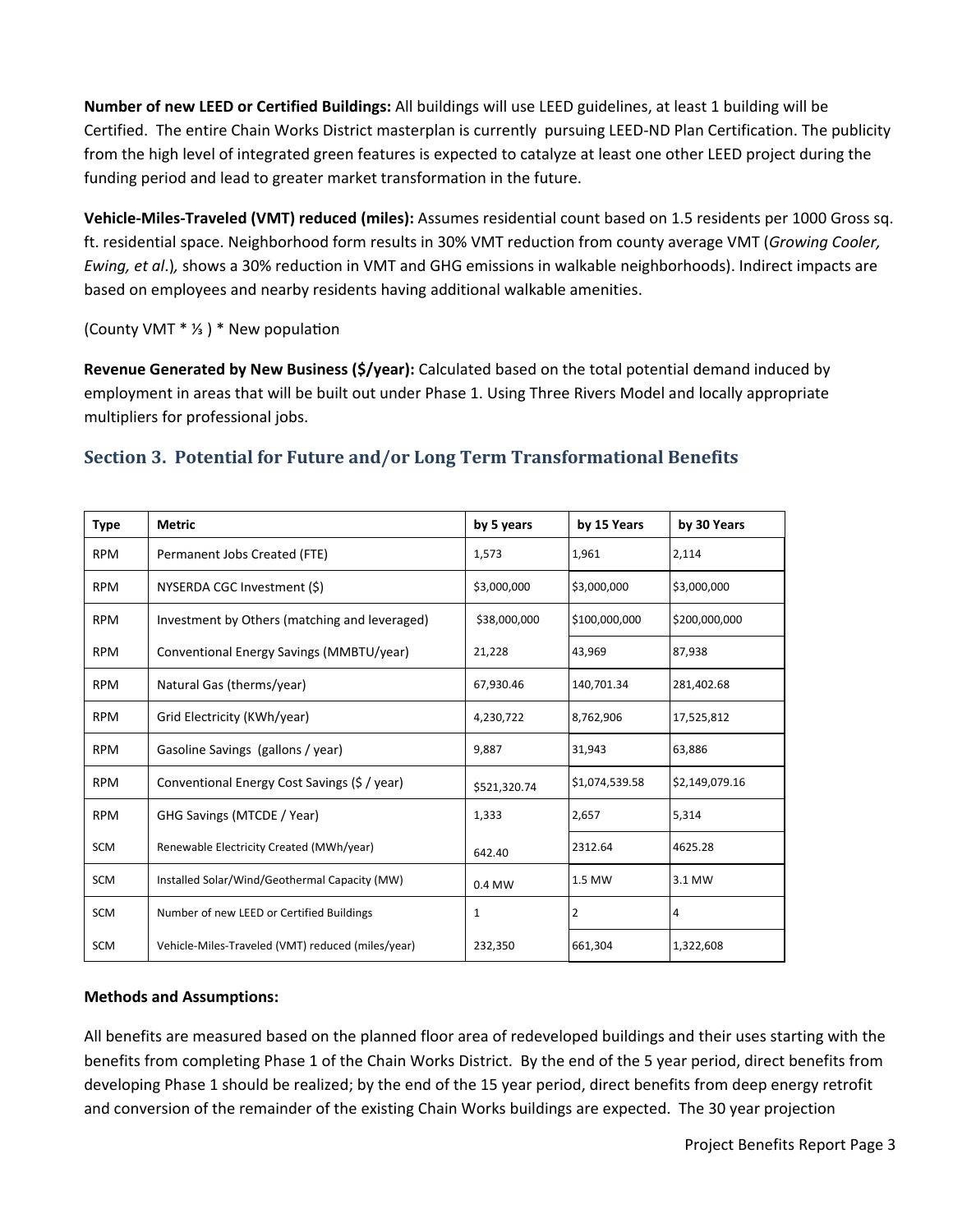assumes that the successful redevelopment and creation of a mixed use neighborhood center catalyzes additional new construction or renovation on‐site or elsewhere that is at least equal in floor area to the District's historic buildings. Much of this catalyzed development is envisioned for the Chain Works parcel, but the quality of life improvements and competitive advantage for the greater Ithaca area that this project promises is likely to also spur development in other underutilized parts of the City including Inlet Island and the South West Commercial District. While market transformation is difficult to predict, the Chain Works project is well-timed for Ithaca. There is an overwhelming demand for more housing in the city, according to the Ithaca Urban Renewal Agency rental vacancy in Ithaca is less that 1%, which HUD describes as a rate indicating a severe housing shortage, and dense walkable neighborhoods already represent the highest real estate value per acre in the city.

**Permanent Jobs Created:** Based on building area to be rehabilitated assuming project is fully leased and creates 1 job per 280 ft of Office area and 550 ft of Manufacturing area. These are conservative estimates from Nelson, Arthur C. 2004. Planner's estimating guide.

**Conventional Energy Savings (MMBTU/year):** Based on design goal of reducing energy use over regional average for building type by 70% (Architecture 2030 Challenge) and consumption per finished square foot (baseline used is 98,000BTU/SqF; US EIA 2003 Middle Atlantic Commercial Building Survey). Assumption: Conventional Energy = Natural gas and Grid Electricity

**Natural Gas Savings (therms/year):** Assumption: natural gas represents 32% of total annual MMBTU; US EIA 2003 Middle Atlantic Commercial Building Survey, See above for total energy use estimate.

**Grid Electricity Savings (KWh/year):** Assumption: Electricity represents 68% of total MMBTU; US EIA 2003 Middle Atlantic Commercial Building Survey.

**Gasoline Savings (gallons / year):** Gallons saved are based on VMT reduction per capita multiplied by new resident estimate. Assumptions:. Average 2013 fuel efficiency ‐ 23.5 MPG ‐ US EIA. See VMT calculation.

**Conventional Energy Cost Savings (\$ / year):** Estimated Grid Electricity and Natural Gas savings multiplied by average 2013 price (\$0.1029/kWh and \$12.66/ 1,000 cubic ft. respectively)

**GHG Savings (MTCDE / year):** Based on estimated electricity, natural gas savings from buildings and gasoline savings from VMT reduction. MTCDE calculations based on EPA's Pollution Prevention Program's Greenhouse Gas Calculator and NYSERDA required conversion factor for grid electricity.

**Renewable Electricity Created (MWh/year):** Assumptions: Annual average of 5 hours usable sun per day.

**Installed Solar/Wind/Geothermal Capacity (MW):** Assumptions: Half of all roof area is covered in solar panels, generating 8W per SqFt (low range of industry rule of thumb 8‐10W per SqFt)

**Number of new LEED or Certified Buildings:** All buildings will target LEED Gold, at least 1 building will be Certified. The entire Chain Works District will follow LEED ND guidelines.

**Vehicle‐Miles‐Traveled (VMT) reduced (miles):** Assumptions: Residential count based on 1.5 residents per 1000 Gross SqFt. residential space. Neighborhood form results in 30% VMT reduction from county average (*Growing Cooler, Ewing, et al.,* shows a 30% reduction in VMT and GHG emissions in walkable neighborhoods). Reduced VMT in surrounding neighborhoods from the increase in walkability has not been calculated.